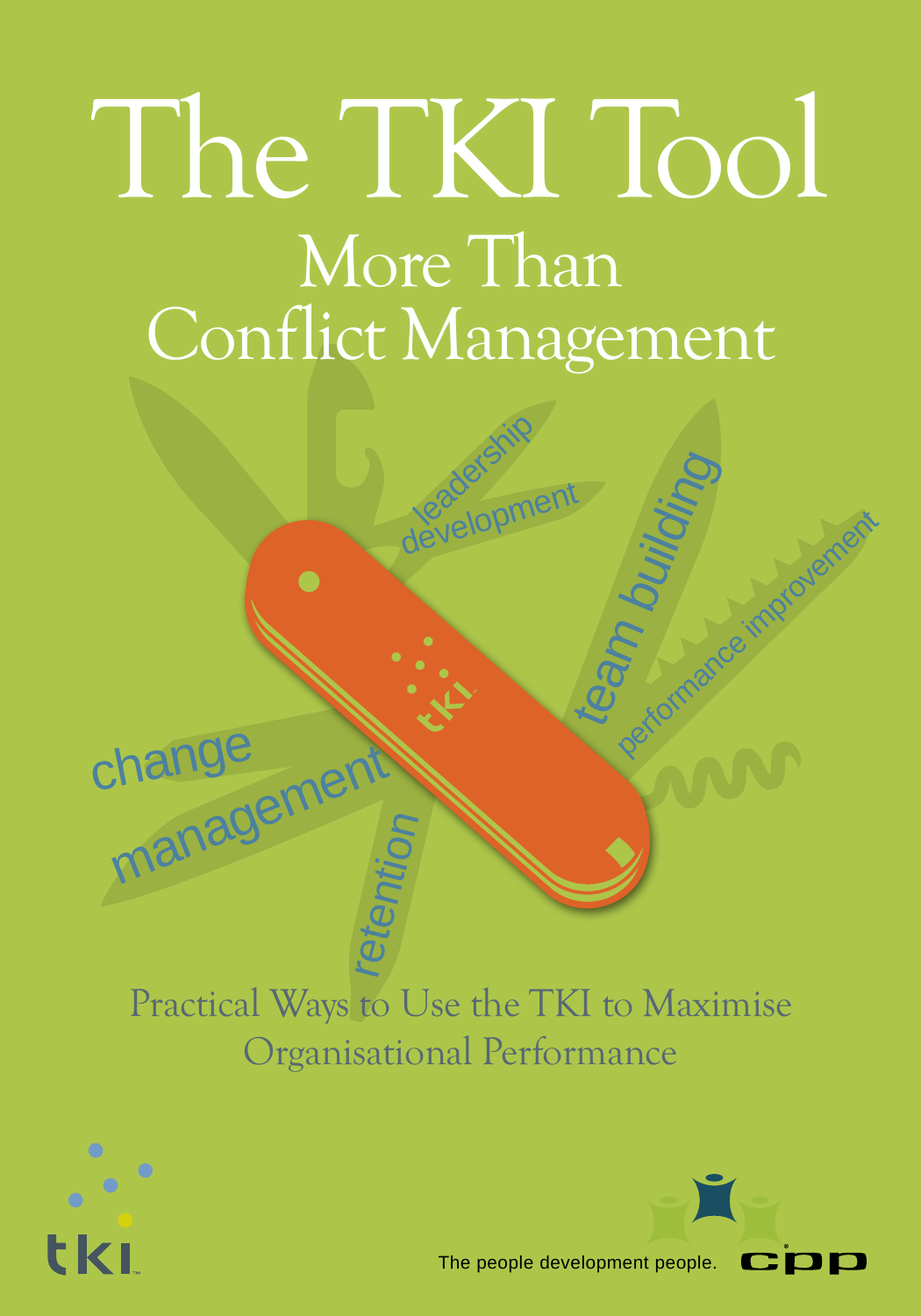

+61 3 9342 1300 (Australia) | 0800 000 159 (New Zealand) | 1800 1 611 0298 (Philippines) www.cppasiapacific.com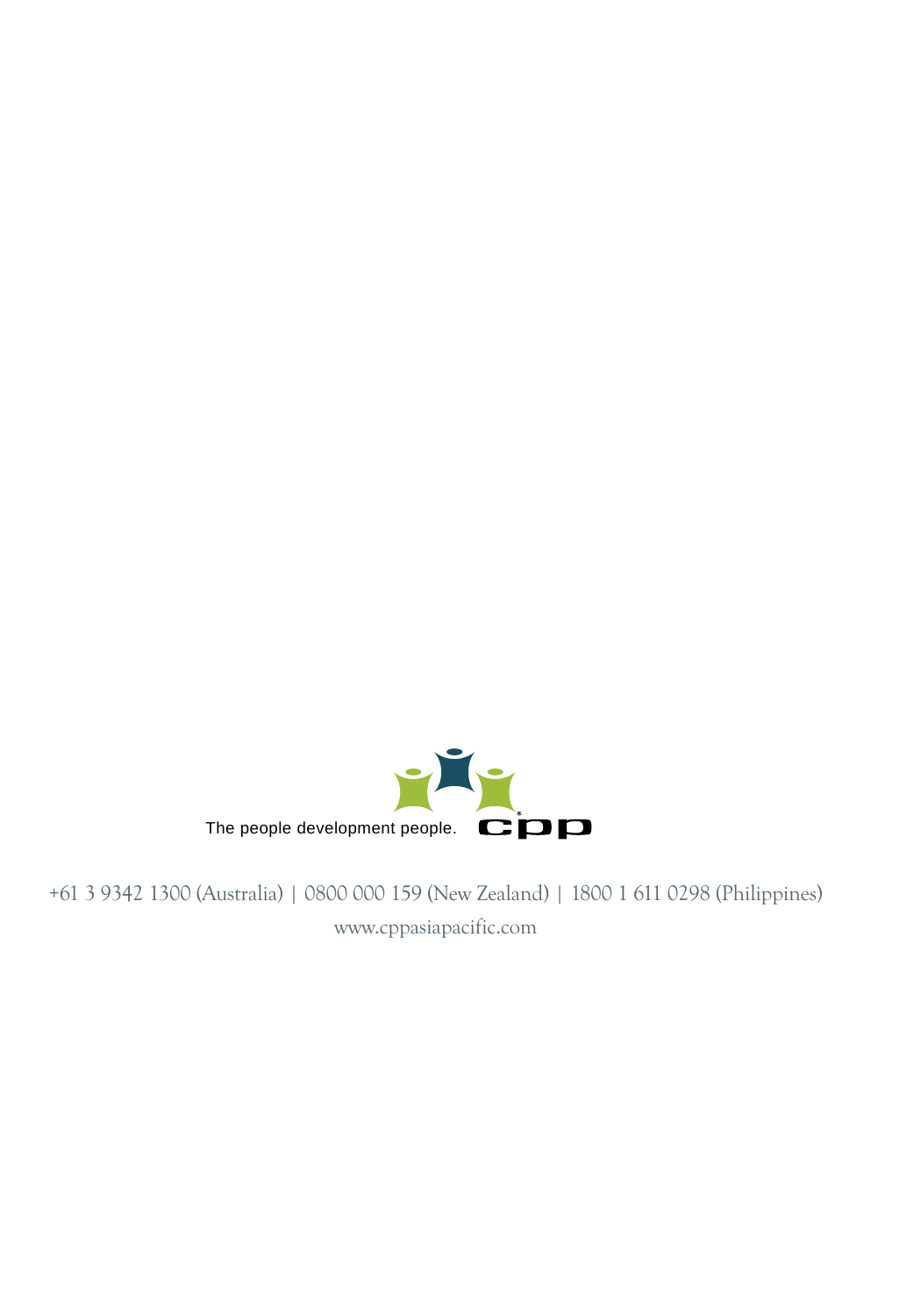| <b>CONTENTS</b>                           |
|-------------------------------------------|
| So Much More Than<br>Conflict Management  |
| Two Industry Trends Perfect for the TKI 8 |

| Five Unique Ways to Use the TKI  18 |  |
|-------------------------------------|--|
|                                     |  |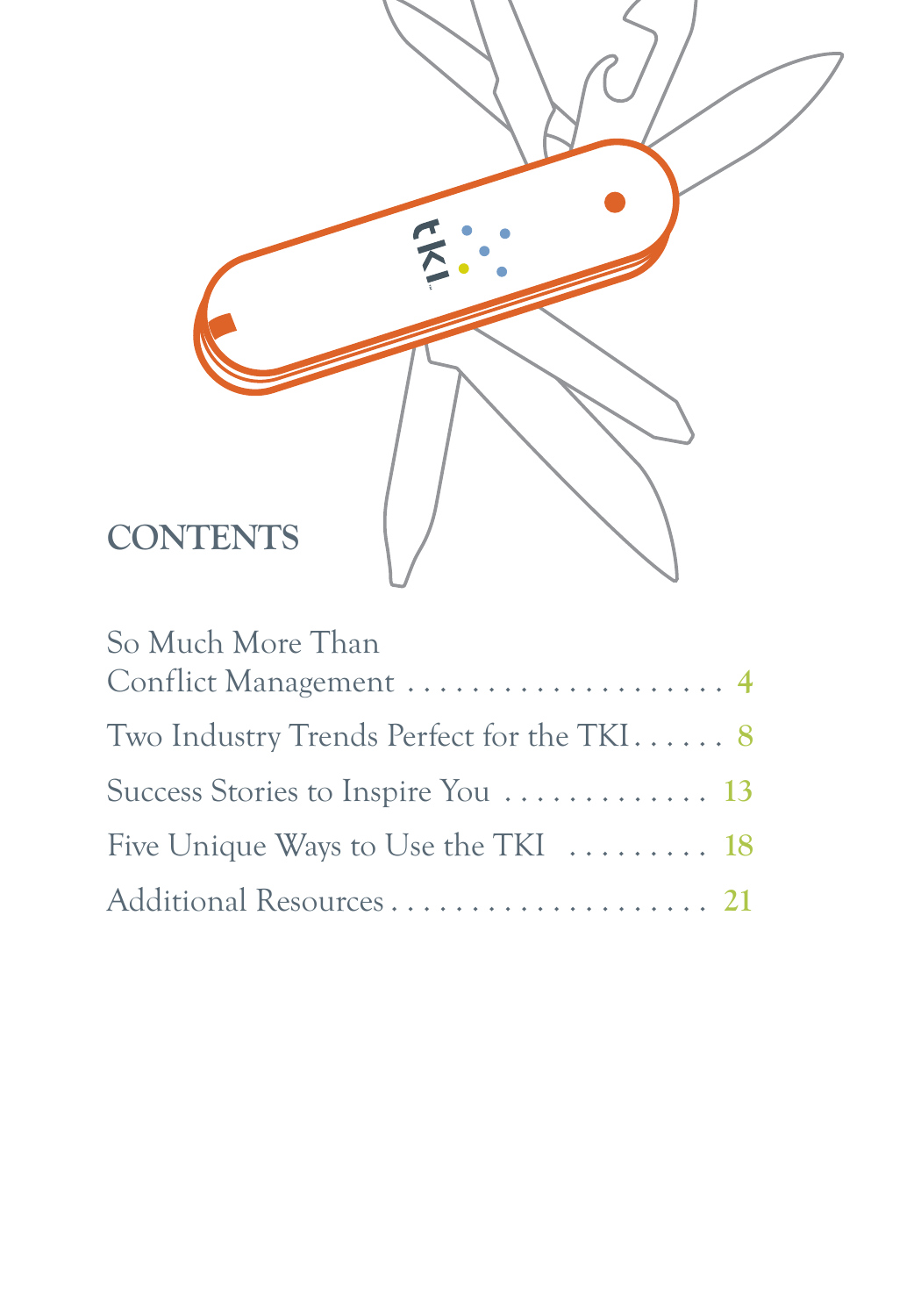**So Much More Than Conflict Management**

# Organisational Challenges No Match for the TKI

You probably know that the *Thomas-Kilmann Conflict Mode Instrument* (TKI), the world's best-selling conflict management assessment, helps people understand how different conflicthandling styles affect interpersonal and group dynamics — and how they can choose the appropriate style for any situation.

**Need a TKI refresher? Watch this entertaining video illustrating four tips for conflict management.** 



#### **http://bit.ly/4tipsforconflictmgmt**

What you may not know is that the TKI can be used for so much more than resolving conflict. For example, this powerful tool helps organisations address challenges such as:

- ◆ Improving communication
- ◆ Boosting influence and persuasion capabilities
- ◆ Increasing engagement
- ◆ **Retaining employees**
- ◆ **Reducing overall costs of increasing team efficiency**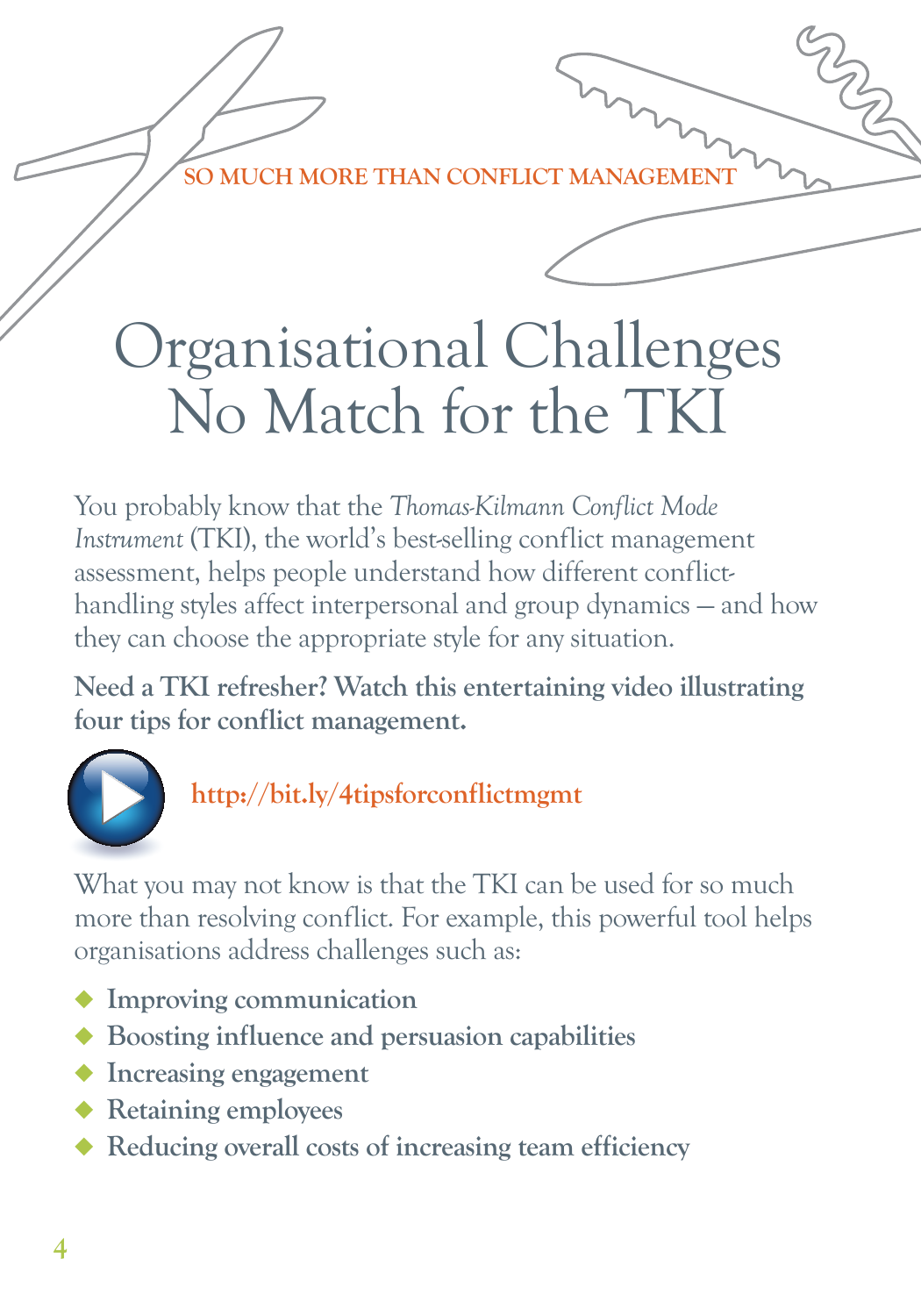#### **U.S. Cellular Corp. Creates Quicker Paths to Business Results**

The TKI has helped our people 'lean in' to conflict to gain better understanding [of the situation], expand perspective, and create quicker paths to business results." "

Maureen Talley *Organizational Development Consultant, U.S. Cellular Corp.*

#### **Retail Company Associates Learn to Effectively Influence Supervisors**

In our experience, the TKI helps associates who have an avoiding/accommodating style learn to more effectively influence supervisors, who usually have a preference for competing." "

*Learning Development Director*, *S&P 500 Retail Company* 

#### **Training and Consultancy Firm Helps People Take Control and Choose Responses**

We use TKI to help build awareness of how people react to conflict. It allows us to help people take more control and choose their responses in tough situations."  $\sum_{\substack{1\\0\\0\\1}}$ 

*Director*, rogenSi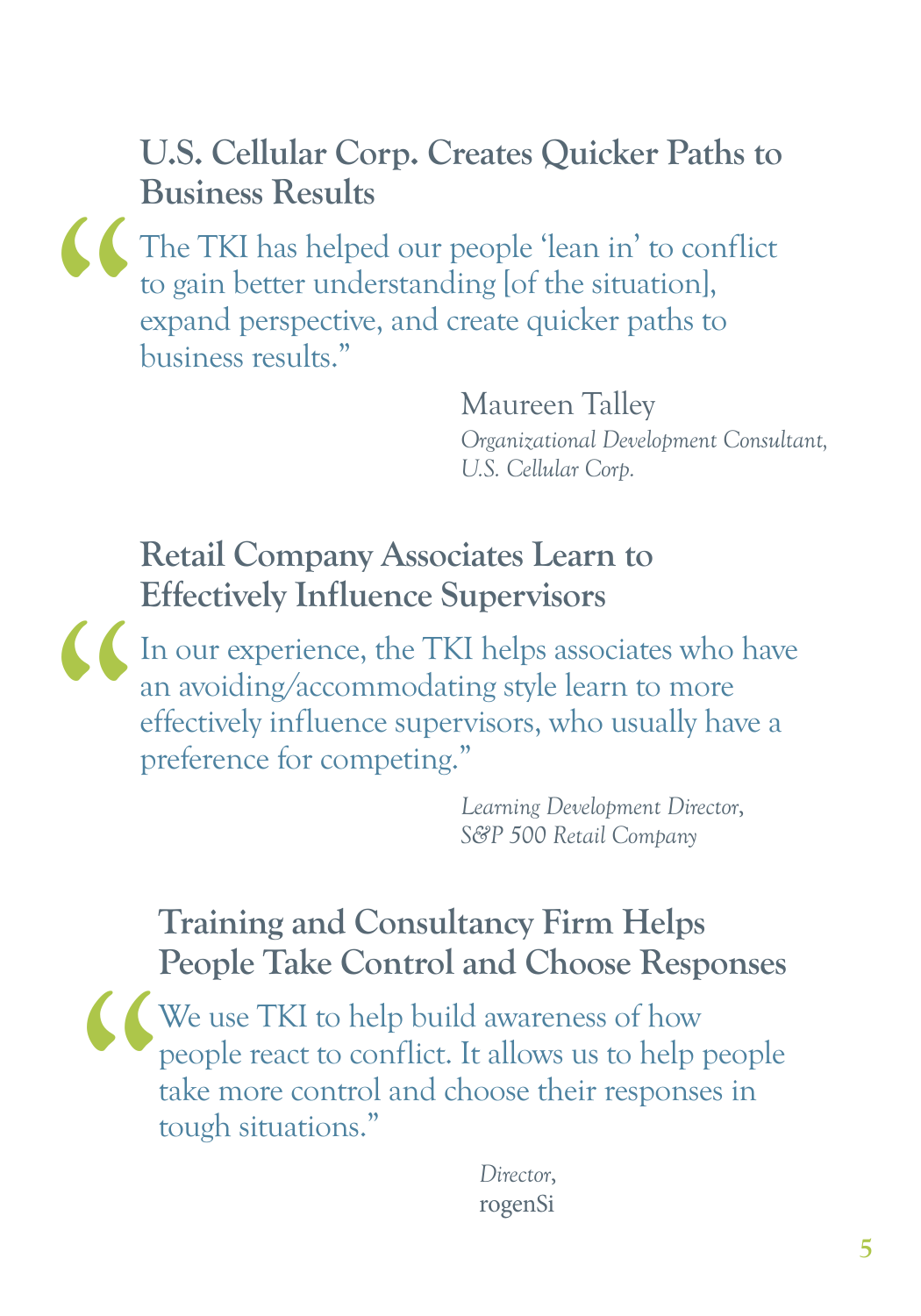# Get to Know the TKI Up Close and Personal

**In addition to helping organisations, the TKI can also serve as a personal improvement tool to help you:**

- ◆ **Deal with change.** Change and conflict are generally a package deal. Using the TKI to understand the different conflicthandling behaviours can help you improve communication, which paves the way for everyone to find solutions, achieve business goals and decrease stress.
- ◆ **Work better in teams.** Team dynamics are everything in businesss. The TKI can improve how your team functions by helping members reconcile differences and collaborate more effectively.
- ◆ **Develop your leadership capabilities.** The TKI helps you become a better leader by giving you the tools and skills you need to manage change and conflict.

 **In this video, TKI co-author Dr. Ralph Kilmann discusses why it's important for leaders to be aware of their conflicthandling modes.**



## **[http://bit.ly/leadership\\_conflict](https://www.youtube.com/watch?v=Mnb_-1A--GI)**

**Improve your performance.** In today's competitive environment, organisations need people who are dedicated to continuous improvement in themselves and others. The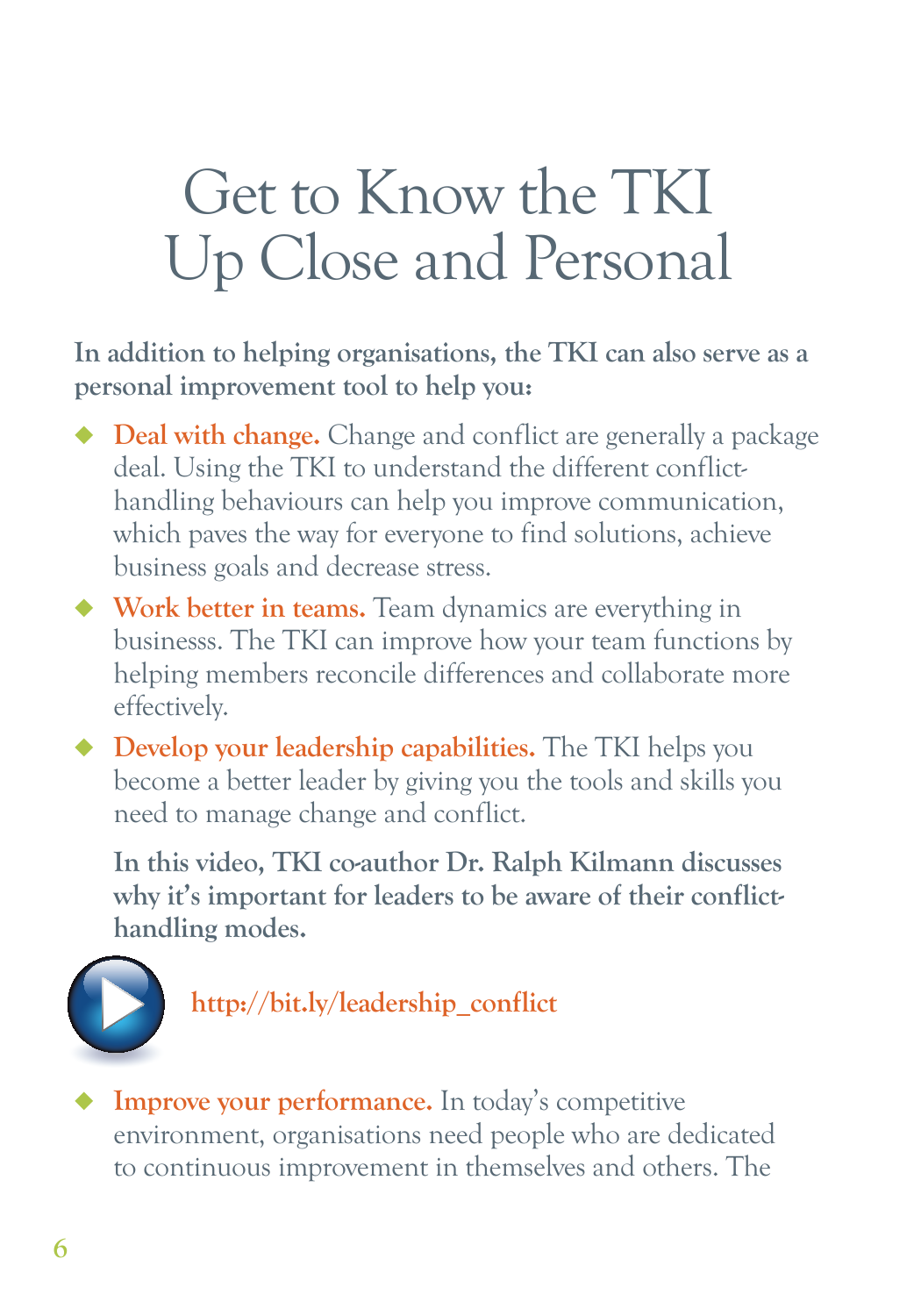TKI helps you identify and eliminate barriers to effective performance and communication.

◆ **Increase self-awareness, manage stress.** Learning about your preferred conflict-handling style and how you can use other styles in different situations will have a positive effect on your ability to manage stress.

#### **TKI Used in Physician Leadership Development Programs**

The *Thomas-Kilmann Conflict Mode Instrument* is used as a part of our physician leadership development programs. We've continued incorporating the TKI because it's easy to use and understand and has validity." "

*Learning and Development Manager, Large Enterprise Healthcare Company*

#### **Enterprise Healthcare Company Uses TKI to Increase Employees' Self-Awareness**

The TKI increases self-awareness for participants, who are then able to adapt their conflict-handling style more effectively depending on the situation." "

*Organizational Development Consultant, Large Enterprise Healthcare Company*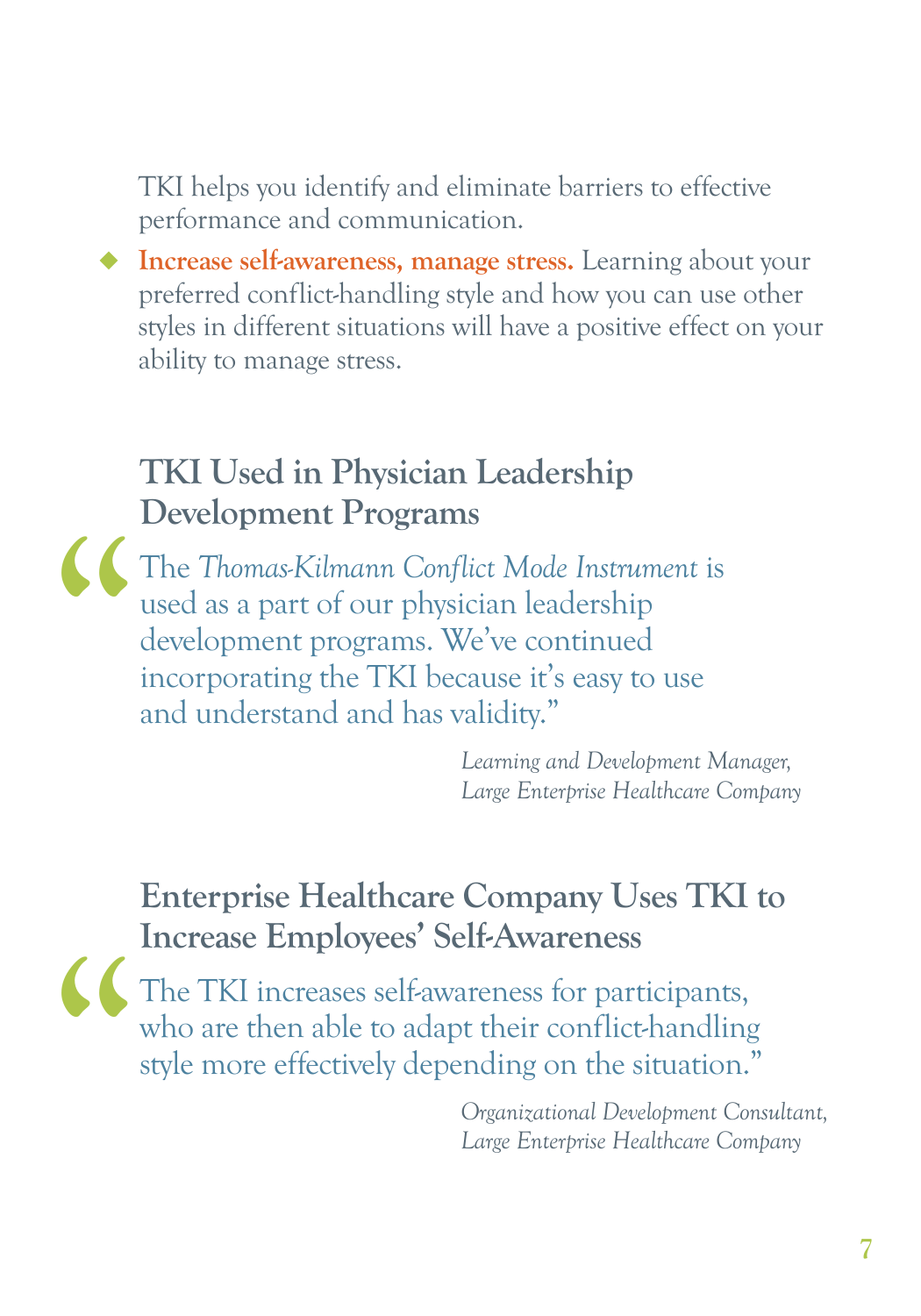**Two Industry Trends Perfect for the TKI**

## Trend #1: Change Management — The New Reality

In every industry, organisations are facing unprecedented challenges. Large-scale technological, economic and social change is forcing organisations to develop new strategies and insist that managers and employees alike develop the skills and acquire the tools they need to manage change effectively.

Organisational change is complex and stressful, and more often than



not, it creates conflict. Plus, the perception of change is different at every level. The CEO may view change in terms of bottom-line and big-picture strategy. Managers may see it in terms of processes and outcomes. An hourly employee may be more concerned about workload and job security. Considering the many different ways people handle conflict, it's no wonder their first reaction to change is generally resistance.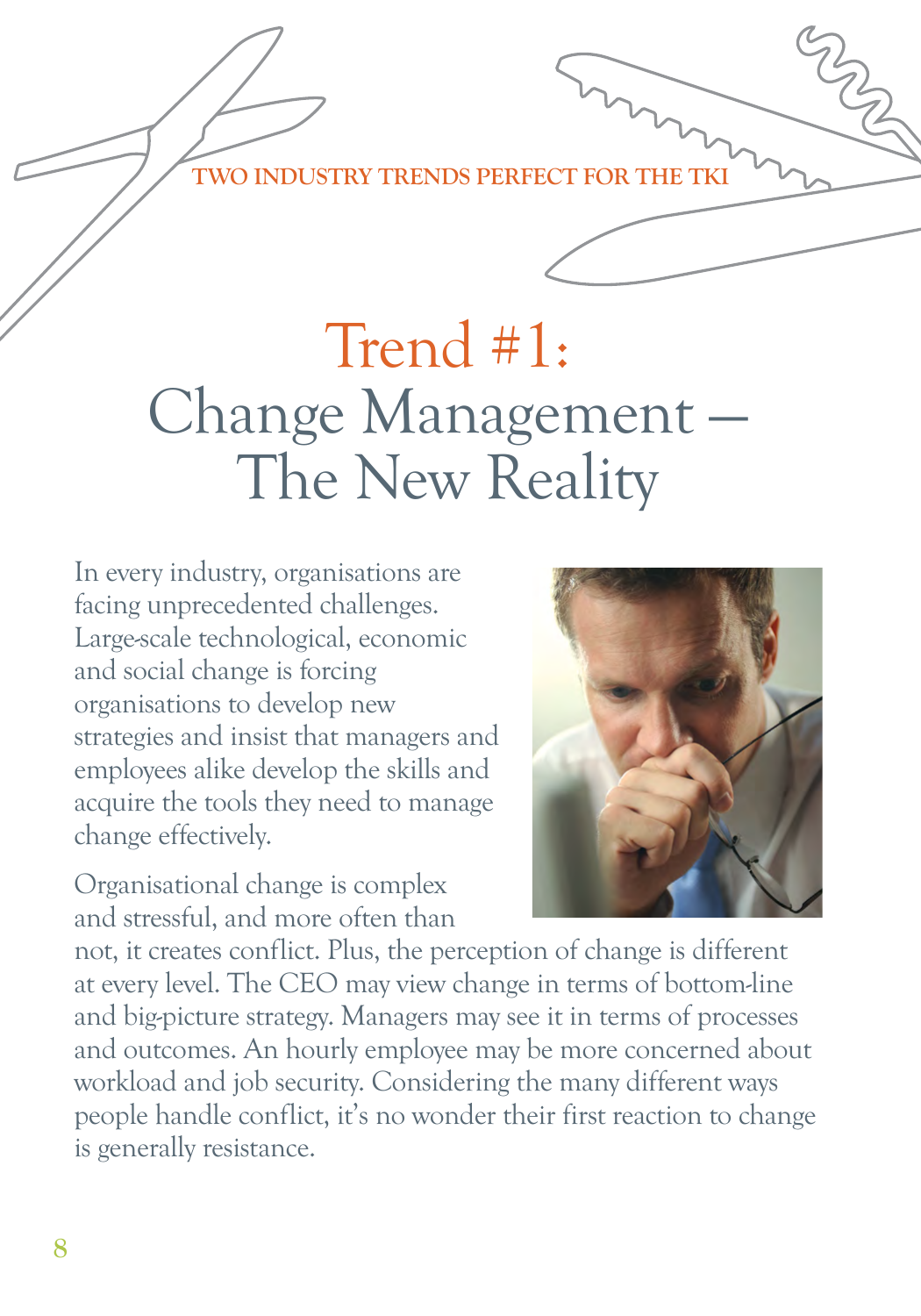In this video, TKI co-author Dr. Ralph Kilmann describes how he changed the culture at an organisation in Spain by teaching executives raised in a repressed society how to manage conflict by speaking up.



 **[http://bit.ly/changemgmt\\_conflict](https://www.youtube.com/watch?v=iGw7sPMr4m8)**

If the rate of change on the outside exceeds the rate of change on the inside, then the end is near." "

> Jack Welch *former CEO, General Electric*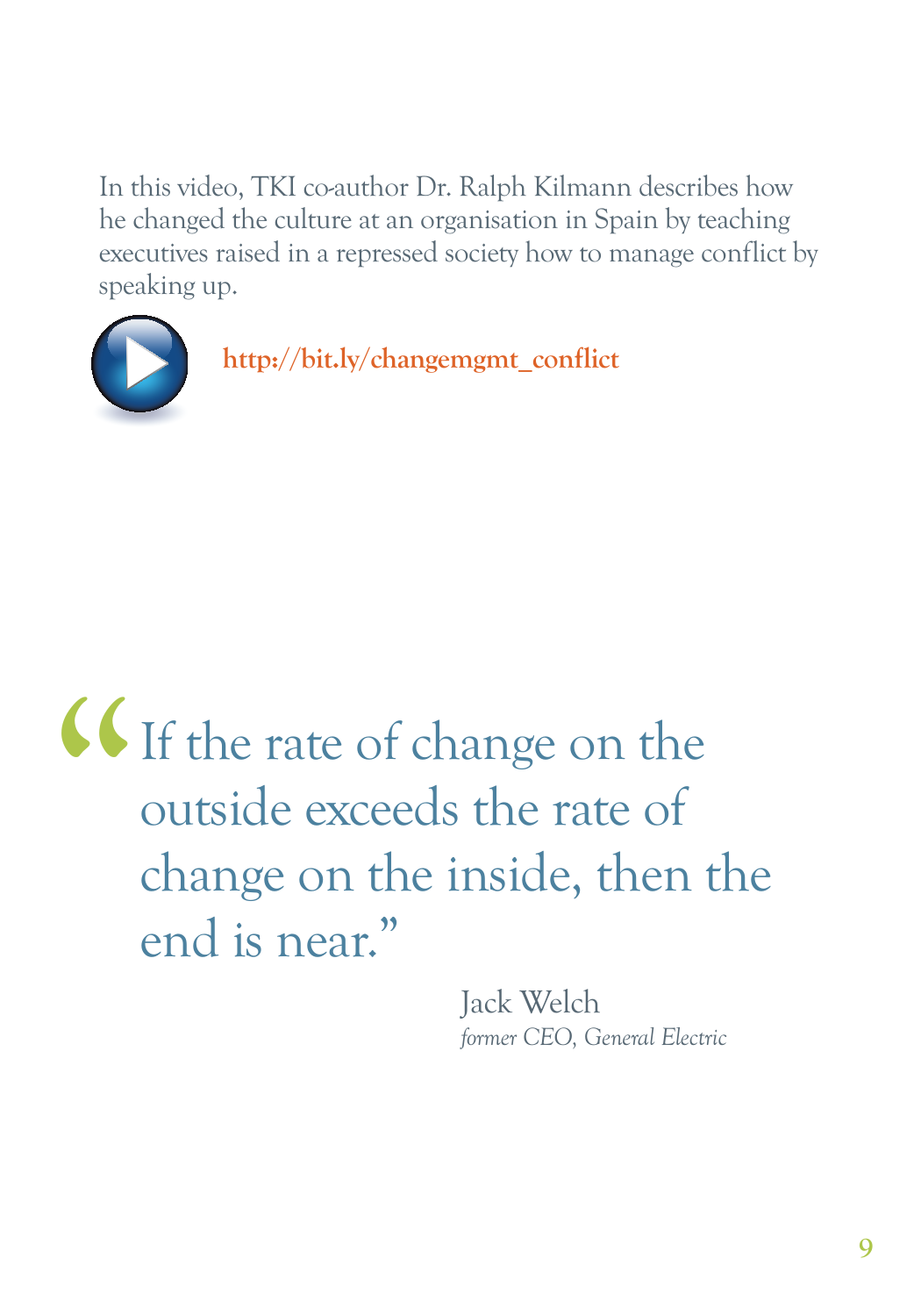The TKI helps organisations address change in many areas, including:

- ◆ **Employee turnover**
- ◆ **Technology**
- ◆ **Products and marketing**
- ◆ **Customer relationships**
- ◆ **Organisational structure**
- ◆ **Integration**
- ◆ **Mission and strategy**
- ◆ **Culture**
- ◆ **Knowledge**
- ◆ Policies and processes

#### **Nonprofit Managers Use TKI to Address Internal Changes and Challenges**

Using the TKI, managers have been better able to address the changes within their departments and challenges their teams are facing." "

*Learning and Development Consultant, Nonprofit Organisation*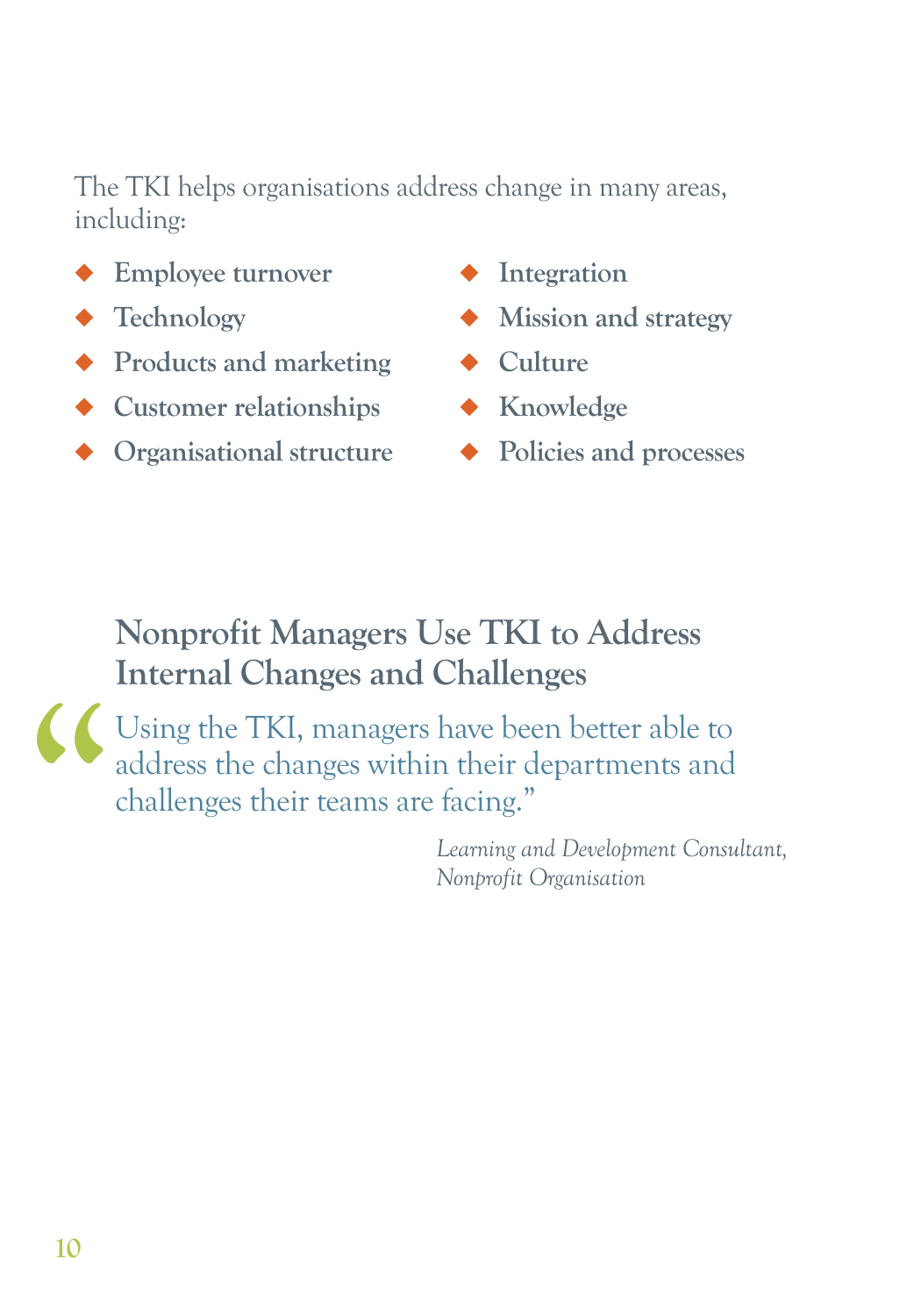## Trend #2: Employee Engagement — No Longer Just a "Nice to Have"

Every year companies spend billions of dollars to keep their employees engaged — for good reason. When employees are engaged, challenged and meeting their growth goals, they are more committed to the organisation's success and less likely to resign.

Retaining employees is important because a high turnover rate results in lower productivity, overworked staff

and loss of institutional knowledge. Plus, there's the high cost of recruiting, interviewing and training — some estimates are as high as 150 percent of the employee's annual salary.

Employee engagement also has a dramatic impact on an organisation's overall performance. **A 2013 Gallup research study\* found that the top 25% of teams (the best managed) have nearly 50% fewer accidents and 41% fewer quality defects than the bottom 25% (the worst managed) in any workplace.**

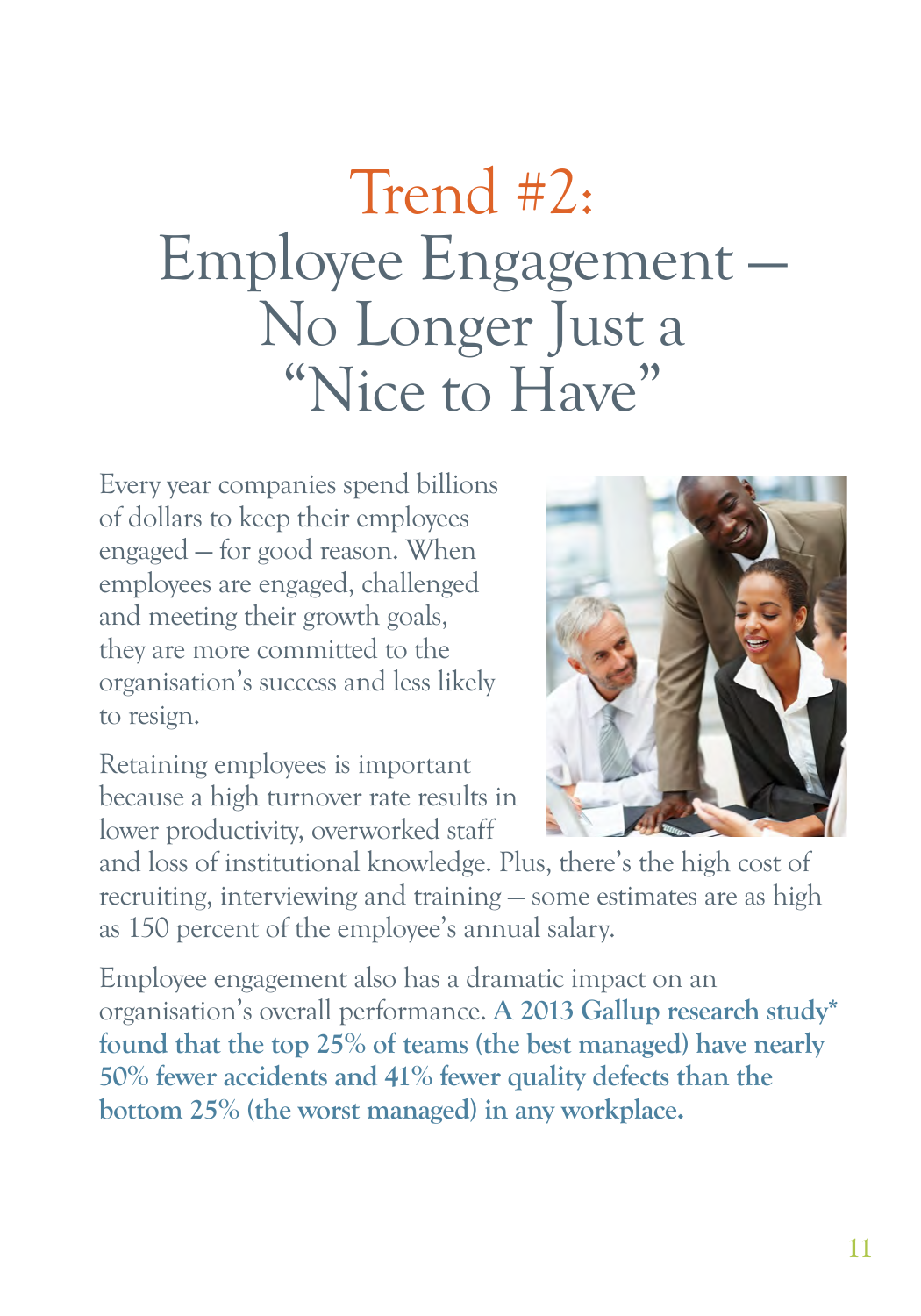The clearer employees become about their developmental needs and growth goals, and how they can get those needs met (both inside the workplace and out), the better both they and their employers can continue to keep them challenged, growing and engaged." "

> *Cycles of Success: A Guide to Employee Engagement, Trending Technology, and Talent Management,* CPP

Despite these overwhelming benefits of engagement, Gallup research\* found that of the 100 million people in America in fulltime jobs:

- ◆ **30 million** (30%) are engaged and inspired at work
- ◆ **20 million (20%)** are actively disengaged and actively spread **discontent**
- ◆ **The remaining 50 million (50%)** are not engaged

The TKI can help organisations engage employees by helping them deal with conflict. The tool is used to assess an employee's typical behaviour in conflict situations and provide detailed information about how to effectively use five different conflict-handling modes, or styles. Equipped with this information, employees becomes less stressed, more inspired and inevitably more engaged.

"State of the American Workplace: Employee Engagement Insights for U.S. Business Leaders." © 2013 Gallup, Inc.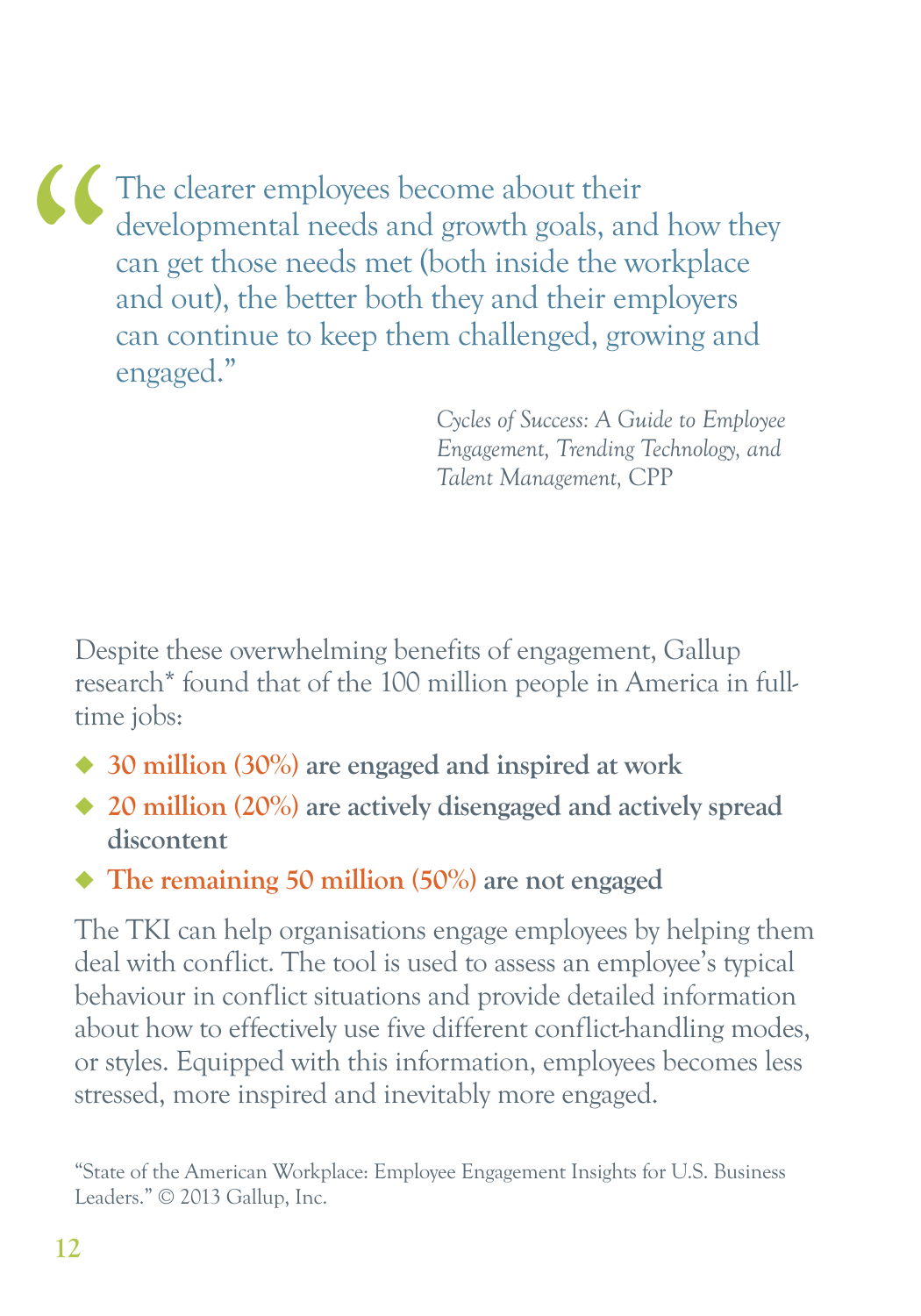**Success Sto ries to Inspire You**

## American Farm Bureau Federation Increases Leadership Effectiveness

## **Challenge**

◆ Increase leadership effectiveness

#### Results

 $\blacklozenge$  Increased leadership effectiveness by increasing self-awareness of team members

*The TKI is a great instrument to use in training and development with our members. It is simple and easy to understand. It integrates well when using it in conjunction with the MBTI® assessment . . . it is a great way to add an additional layer of self-awareness for team members."* "

John Torres *Director, Leadership Development, American Farm Bureau Federation*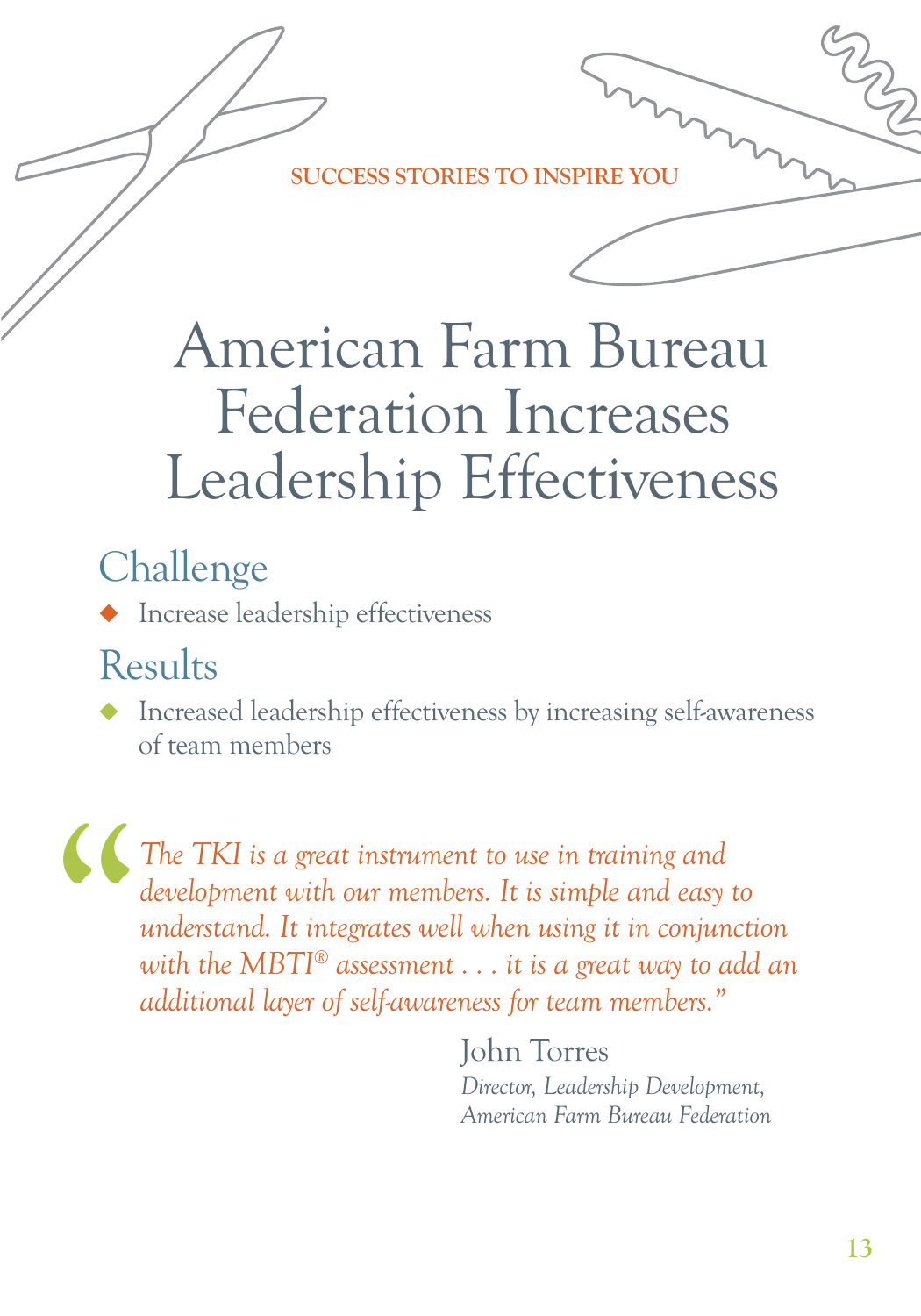# PR/Marketing Agency Facilitates Remote Employee Communication

## **Challenge**

◆ Facilitate communication of remote employees working in four different geographic locations to enable faster decision making

## Results

- Improved speed of team decision making by 10%–30%
- Improved quality of strategy and content
- Increased client satisfaction

*Deciding on a single strategy from multiple contributors inevitably leads to conflict, especially when highly creative individuals are involved. It's even more difficult when those individuals are working in four different cities and must come to consensus on a conference call. The TKI taught us how to recognise and respect our various ways of dealing with conflict, thus making it easier to reach common ground in less time."*  "

> Mar Junge *Principal, c3PR PR/Marketing Agency*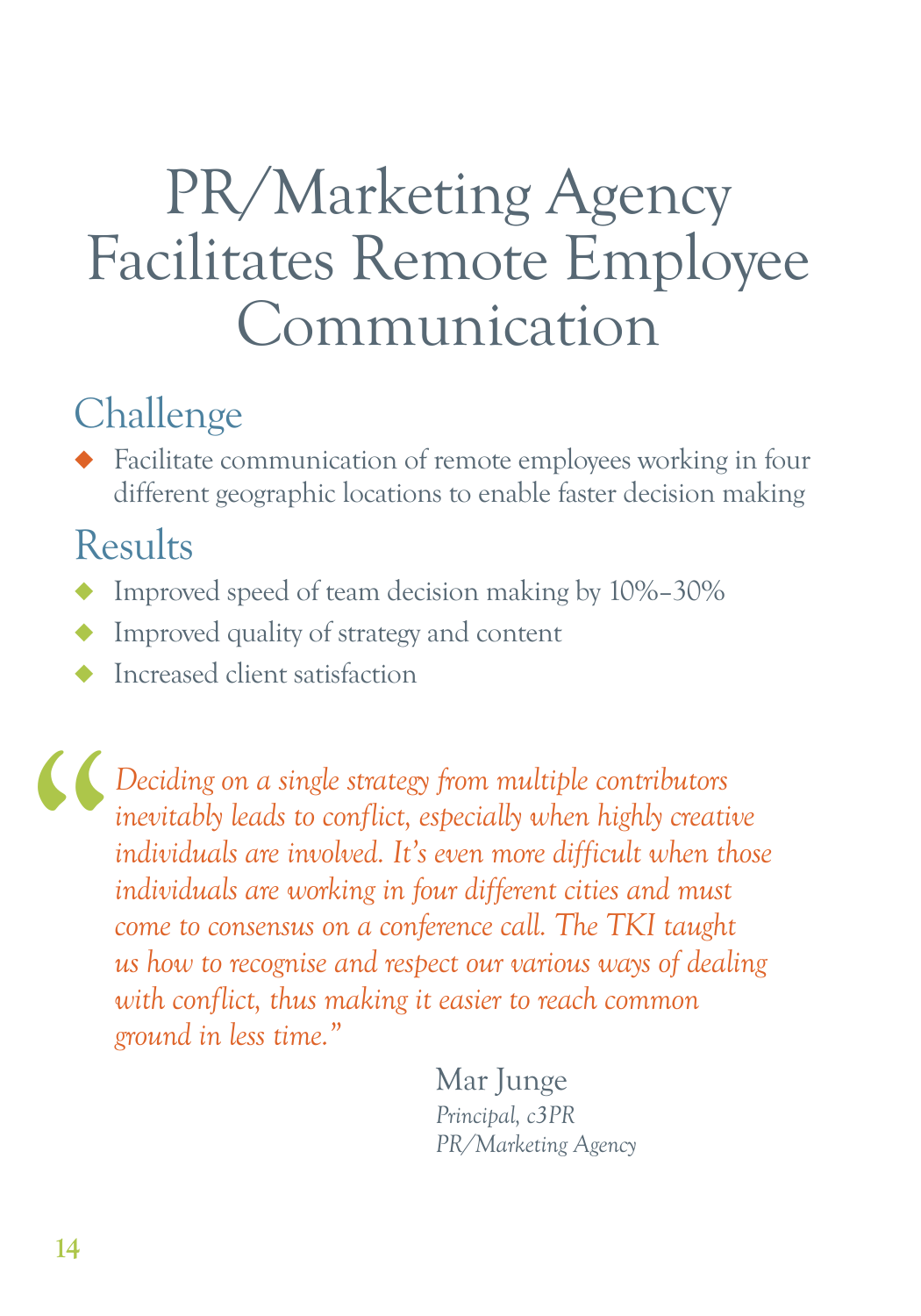# Global 500 Construction Company Decreases Organisational Conflict

## **Challenges**

- ◆ Decrease conflict within the organisation
- ◆ Increase employee satisfaction
- ◆ Improve communication
- ◆ Improve influence and persuasion capabilities of employees

## Results

- Improved team efficiency by 11%–20%
- Resolved team conflict
- ◆ Resolved peer-to-peer conflict
- ◆ Increased leadership effectiveness
- ◆ Resolved individual performance challenges
- ◆ Resolved team performance challenges

*We used the TKI in a first-pass training for our supervisors. This was a very strong tool that helped enable our supervisors to be better leaders."*  "

*Professional at a Global 500 Construction Company*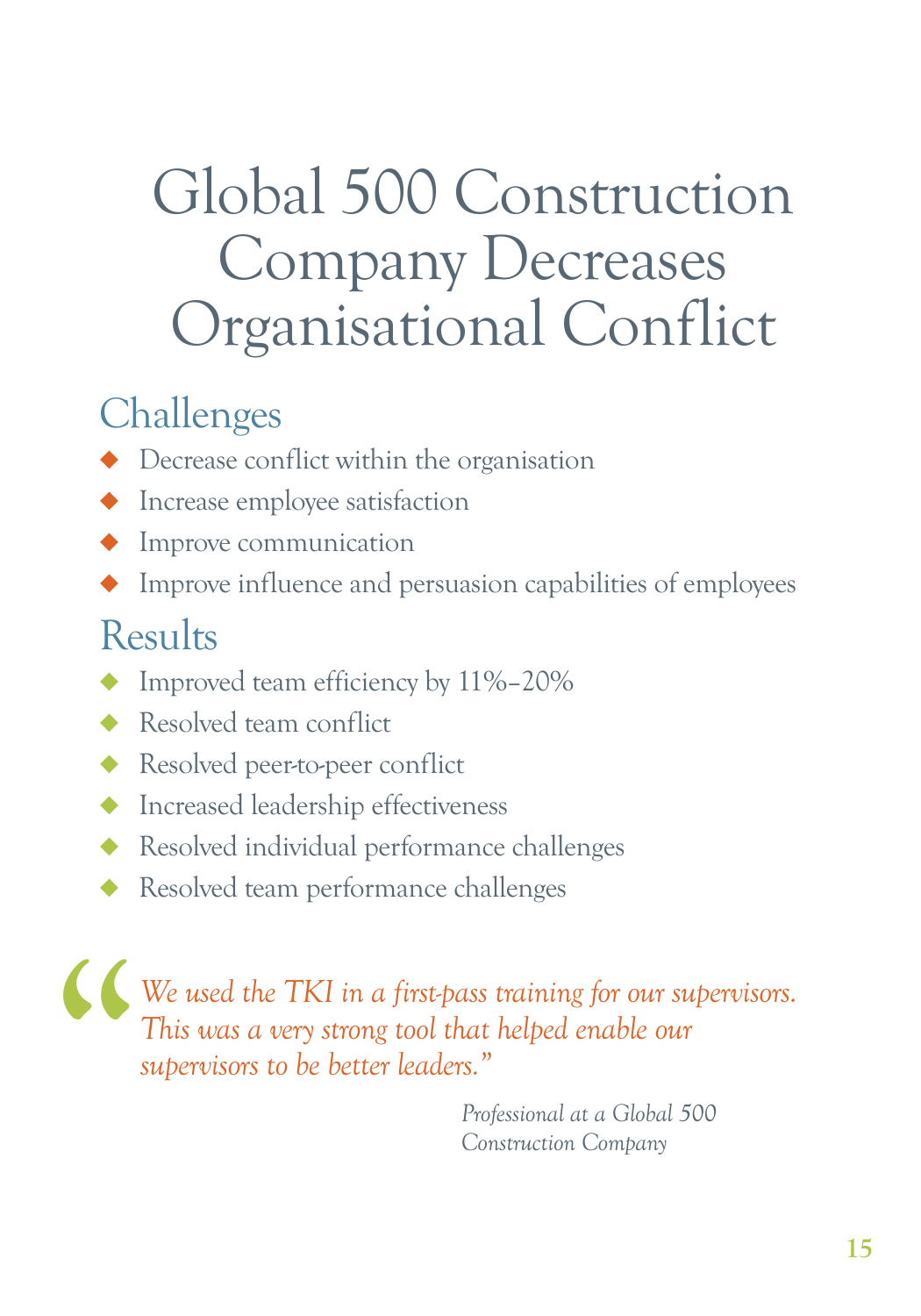# S&P 500 Financial Services Company Decreases Conflict

## **Challenges**

- ◆ Decrease conflict within the organisation
- ◆ Improve communication
- Improve influence and persuasion capabilities of employees

#### Results

- Resolved team conflict
- Resolved peer-to-peer conflict
- Improved speed of team decision making
- ◆ Resolved team performance challenges
- ◆ Recouped its investment in the TKI in 12–24 months

*I would recommend this tool to others, and I have. It's easy to use, participants receive immediate results and it's all coordinated electronically. I also like the feature of having a facilitator guide to use with the tool."*  "

*Professional at an S&P 500 Financial Services Company*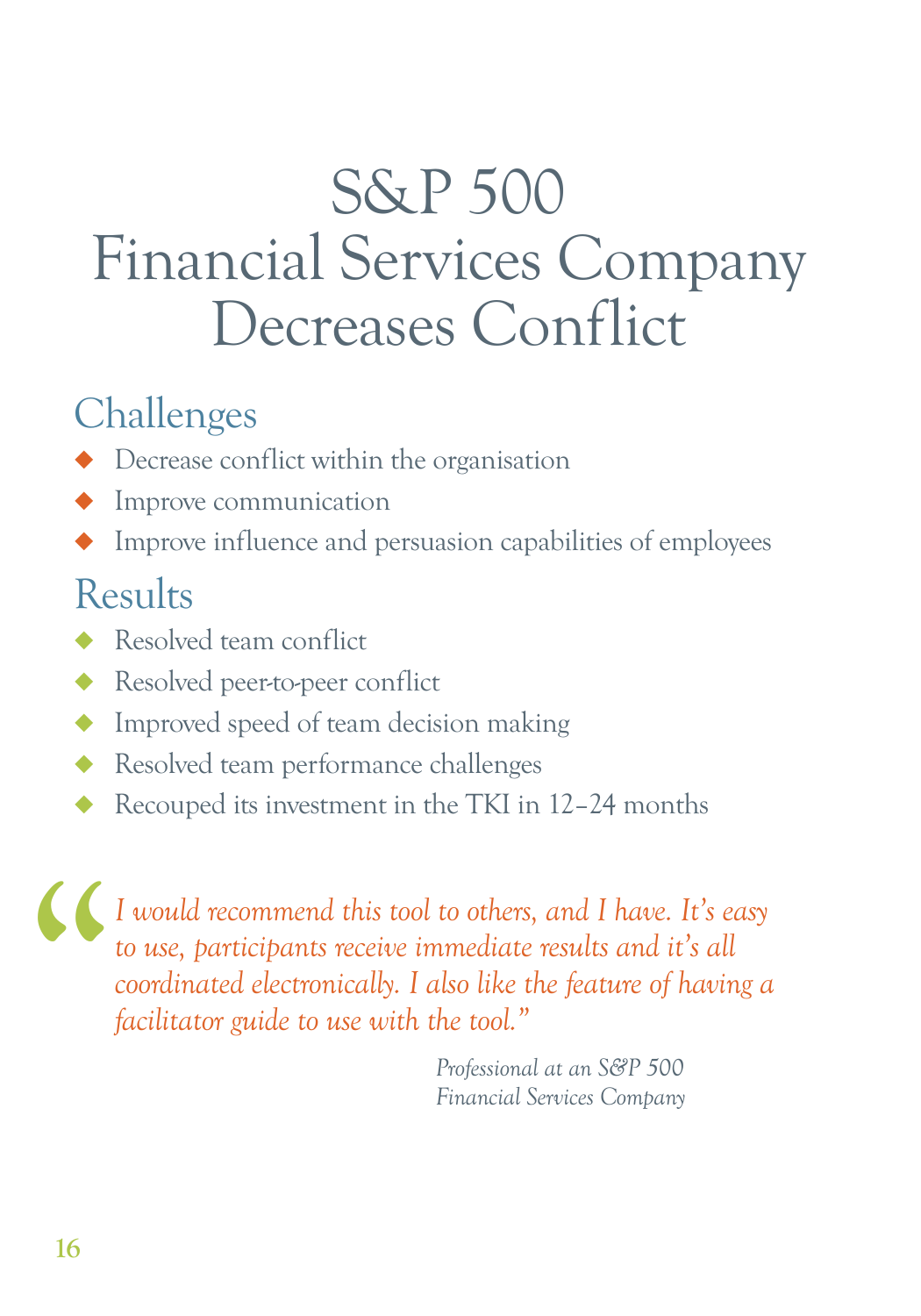# Educational Institution Improves Communication

## **Challenges**

- Improve communication
- Improve influence and persuasion capabilities of employees

## Results

- Recouped its investment in the TKI in 3-6 months.
- ◆ Decreased team conflict by 21–35%
- ◆ Resolved peer-to-peer conflict
- ◆ Increased leadership effectiveness
- $\blacklozenge$  Improved team decision-making speed and efficiency by 21-35%
- ◆ Resolved individual performance challenges

*Using the TKI, the staff was able to transition away from destroying one another's personal character during conflict to a greater understanding of what motivates one another's reactions to conflict. As a result, they have deliberately modified their conflict style for greater effectiveness."*  "

*Representative, Educational Institution Staff*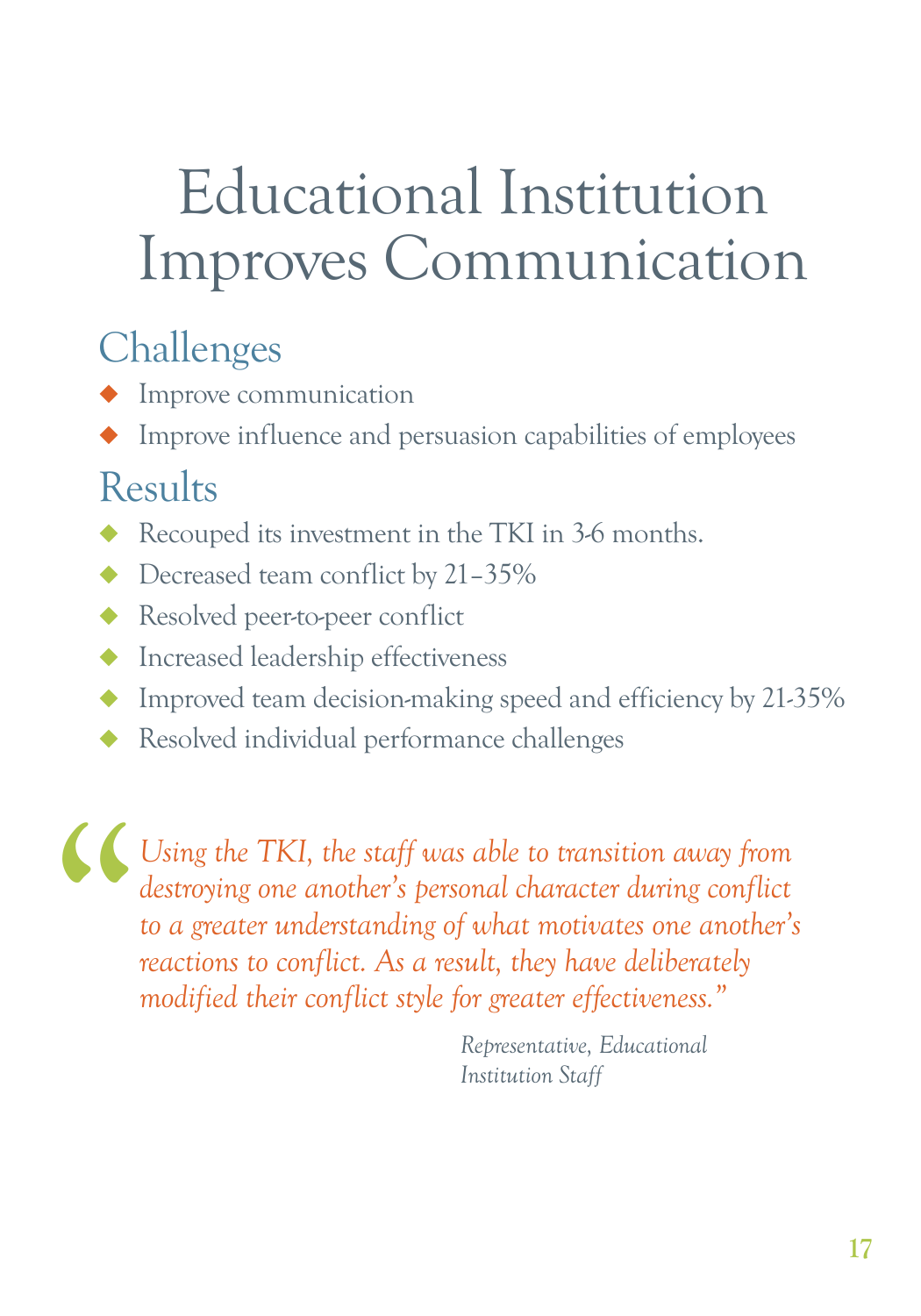# Ultimate Versatility **Five Unique Ways to Use the TKI**

The strength of the TKI conflict management assessment lies in its rock-solid reliability and its ability to be used throughout an organisation to help improve relationships and organisational performance. Think about making the TKI tool an essential element for your next:

- **1 Team-building exercise 2 Employee annual review 3 New supervisor training 4 Executive onboarding**
	- **Partner development and coaching**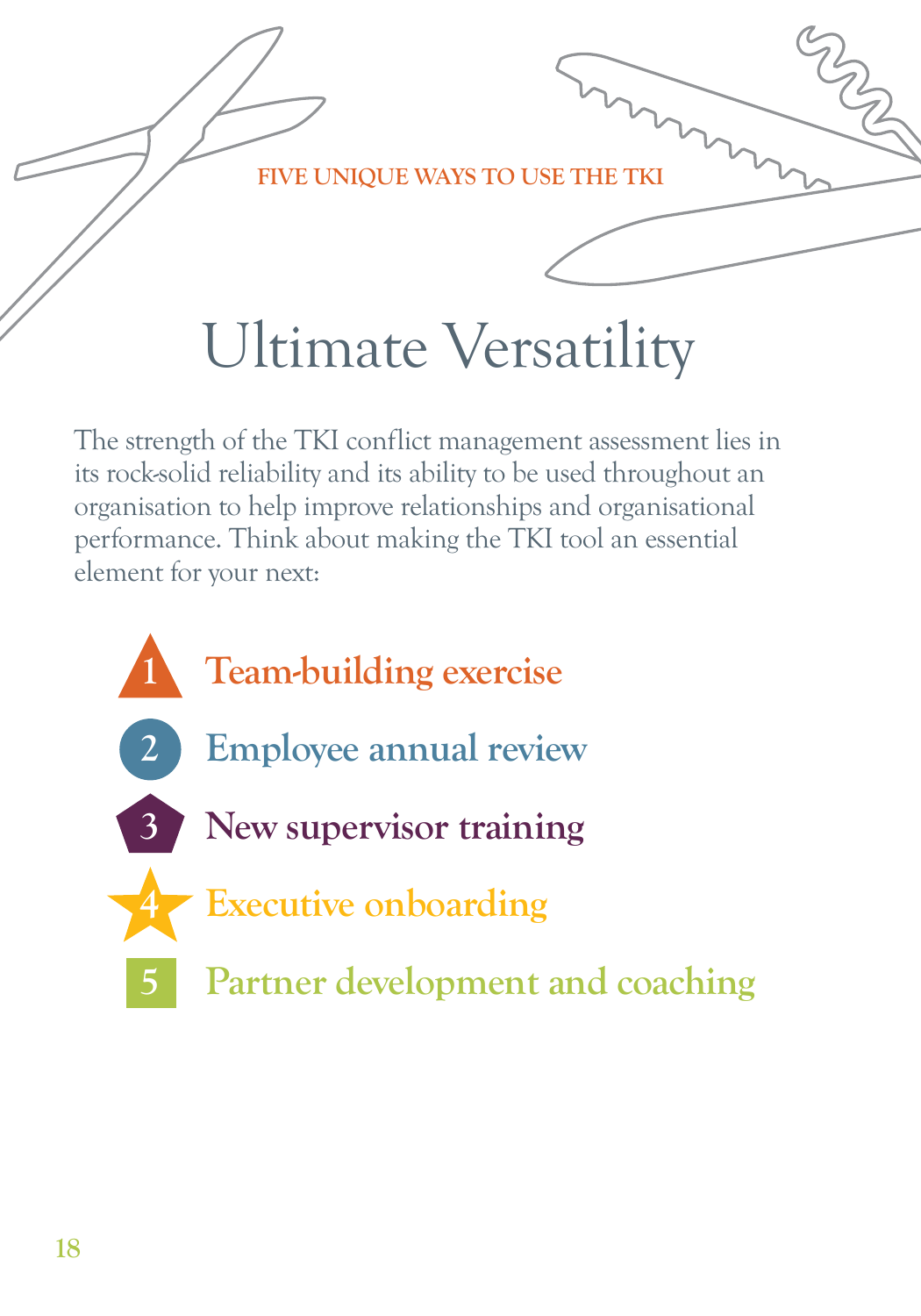#### **Telecommunications Company Uses TKI for Team Building, Leadership Development**

We use the TKI in either team settings or leadership development settings. It's fun and interesting for the participants, and they learn a fairly simple model that they can remember after the training. People still use the language after the training, so I know they are retaining some valuable knowledge. It's mostly beneficial for knowing about the different approaches to conflict. Then afterward you can help people develop skills." "

> *Leadership Development Professional*, *Large Enterprise Telecommunications Services Company*

#### **Retail Company Increases Leadership Effectiveness**

My company uses the TKI as a part of its leadership development program. Not only are participants in this program better able to detect differences in others and adapt their conflict style accordingly, but they also become aware of their preferred conflict style." "

> *Learning and Development Manager, Large Enterprise Retail Company*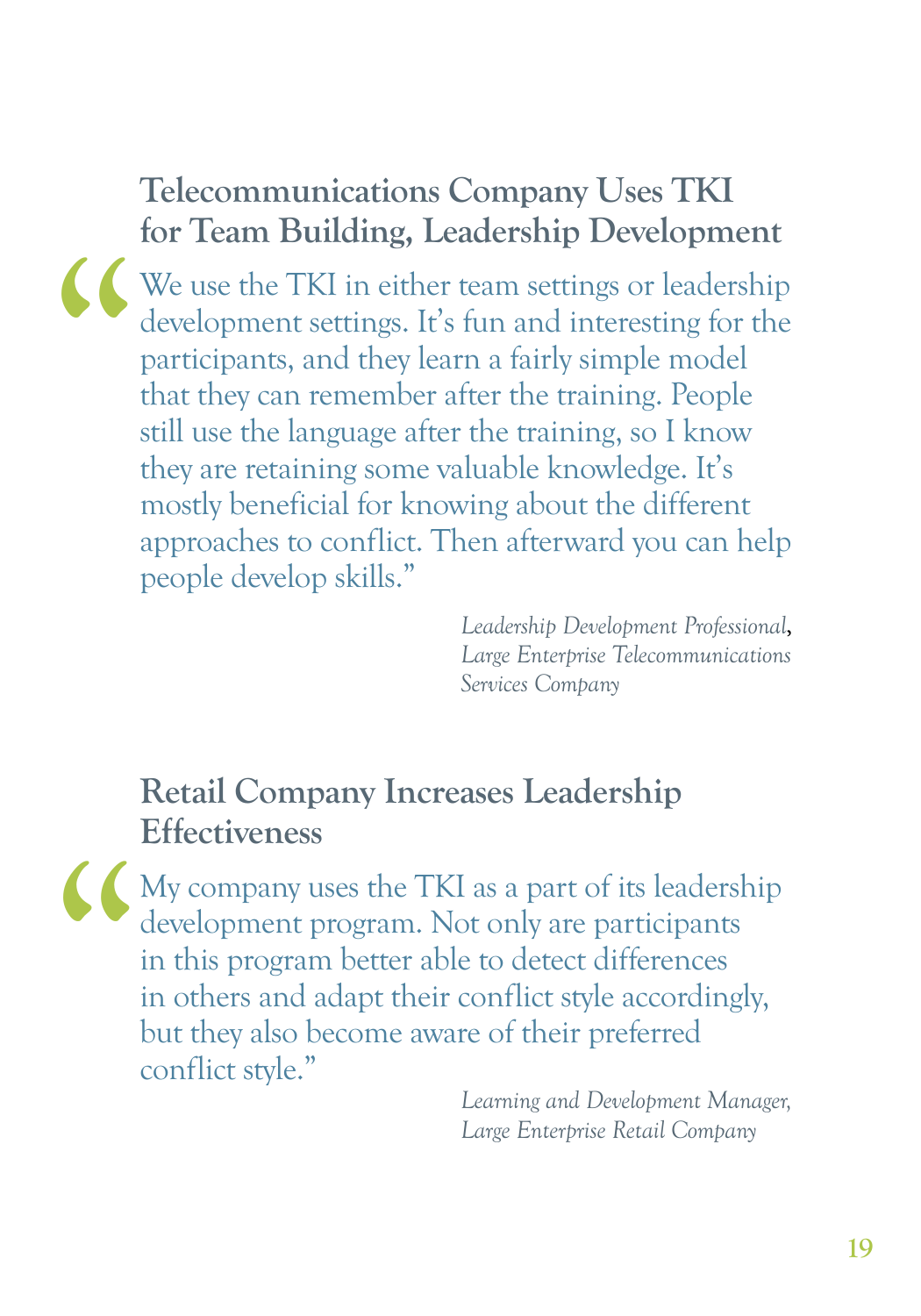

#### **TKI Top Purchasing Drivers**



*Note:* This was a multiple-choice question; response percentages may not add up to 100.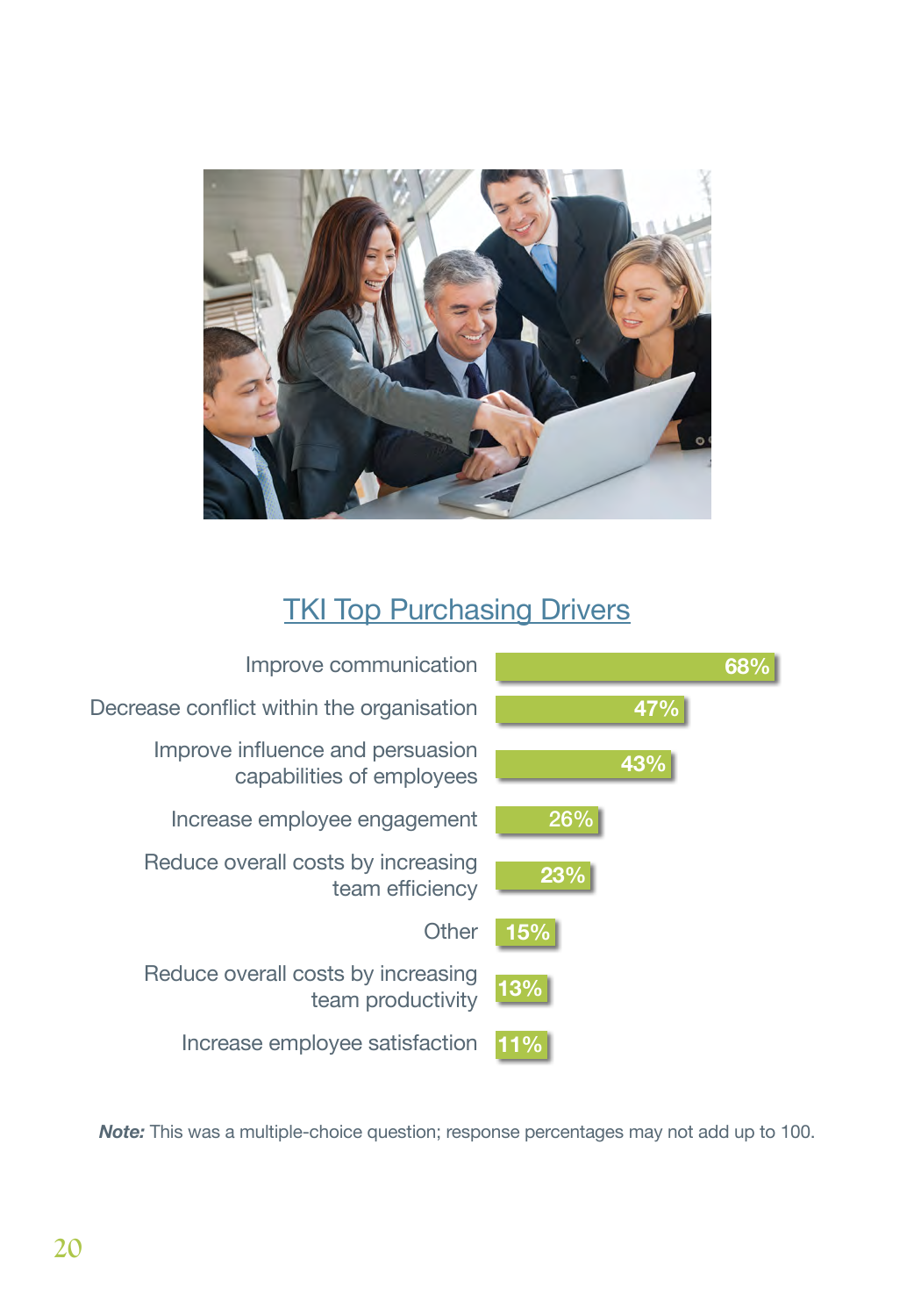## Want to Learn More About the TKI Tool?

Please visit **www.cppasiapacific.com/overview/TKI-11** to explore the TKI model, access research and White Papers on the TKI instrument, plus download sample reports.

# Want More for Your Company?

Maybe you have big-picture questions about how to manage change, transform leadership or build more cohesive teams to improve your organisation's performance. Or maybe you'd appreciate bouncing ideas about retention, selection or leadership development off someone who understands your needs.

**Leadership & Coaching Career Exploration Team Development Selection Conflict Management Talent Retention Change Management Communication**

We're here to make your job a little easier.

**Please contact us: enquiries@cppasiapacific.com www.cppasiapacific.com**

**+61 3 9342 1300 (Australia) 0800 000 159 (New Zealand) 1800 1 611 0298 (Philippines)**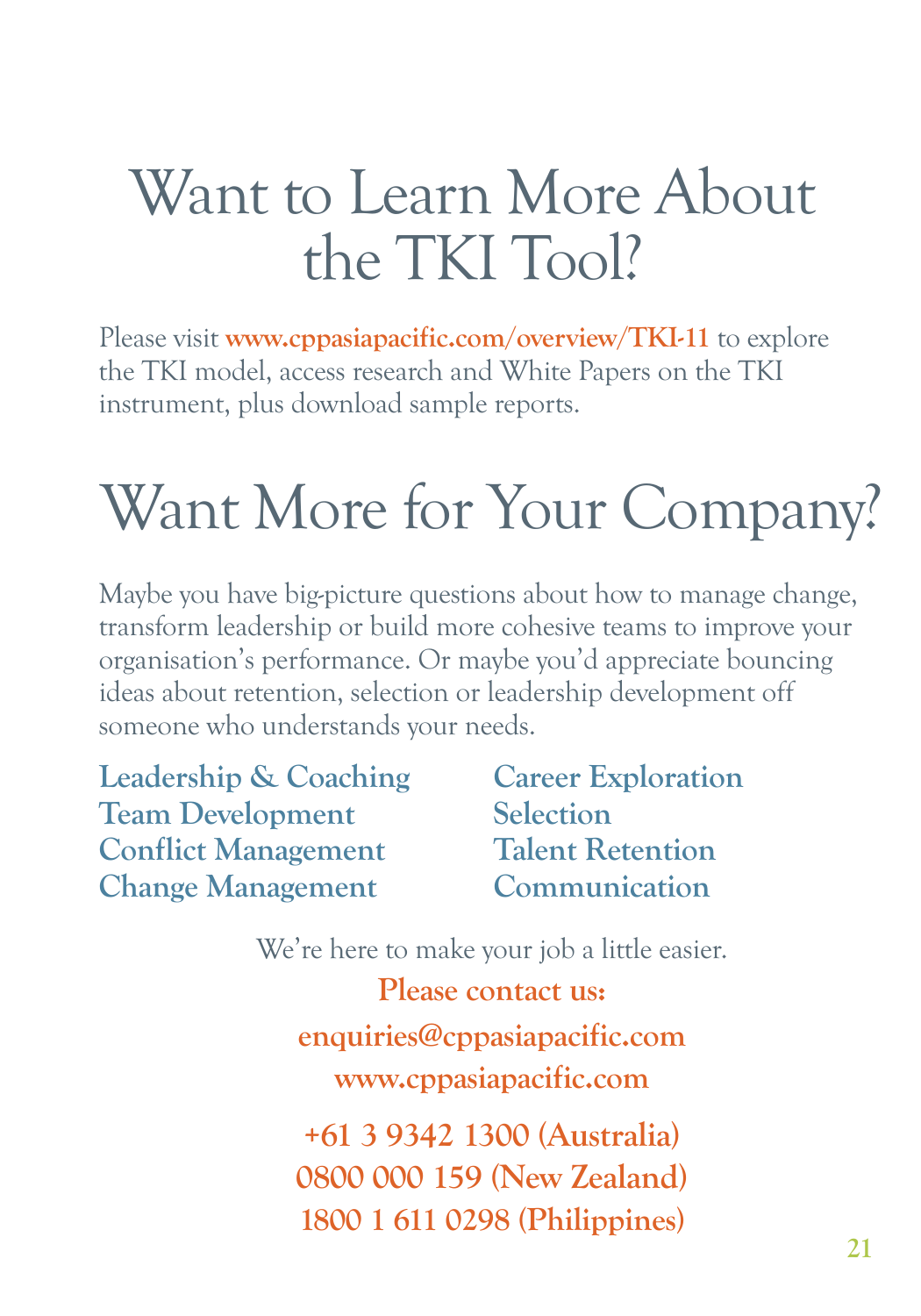# Feel Free to **Contact Us**

Like what you have read so far? Please contact us to find out more and get more information such as new products, relevant articles, case studies, research and more.

## **Please contact us today:**

**enquiries@cppasiapacific.com www.cppasiapacific.com**

**+61 3 9342 1300 (Australia) 0800 000 159 (New Zealand) 1800 1 611 0298 (Philippines)**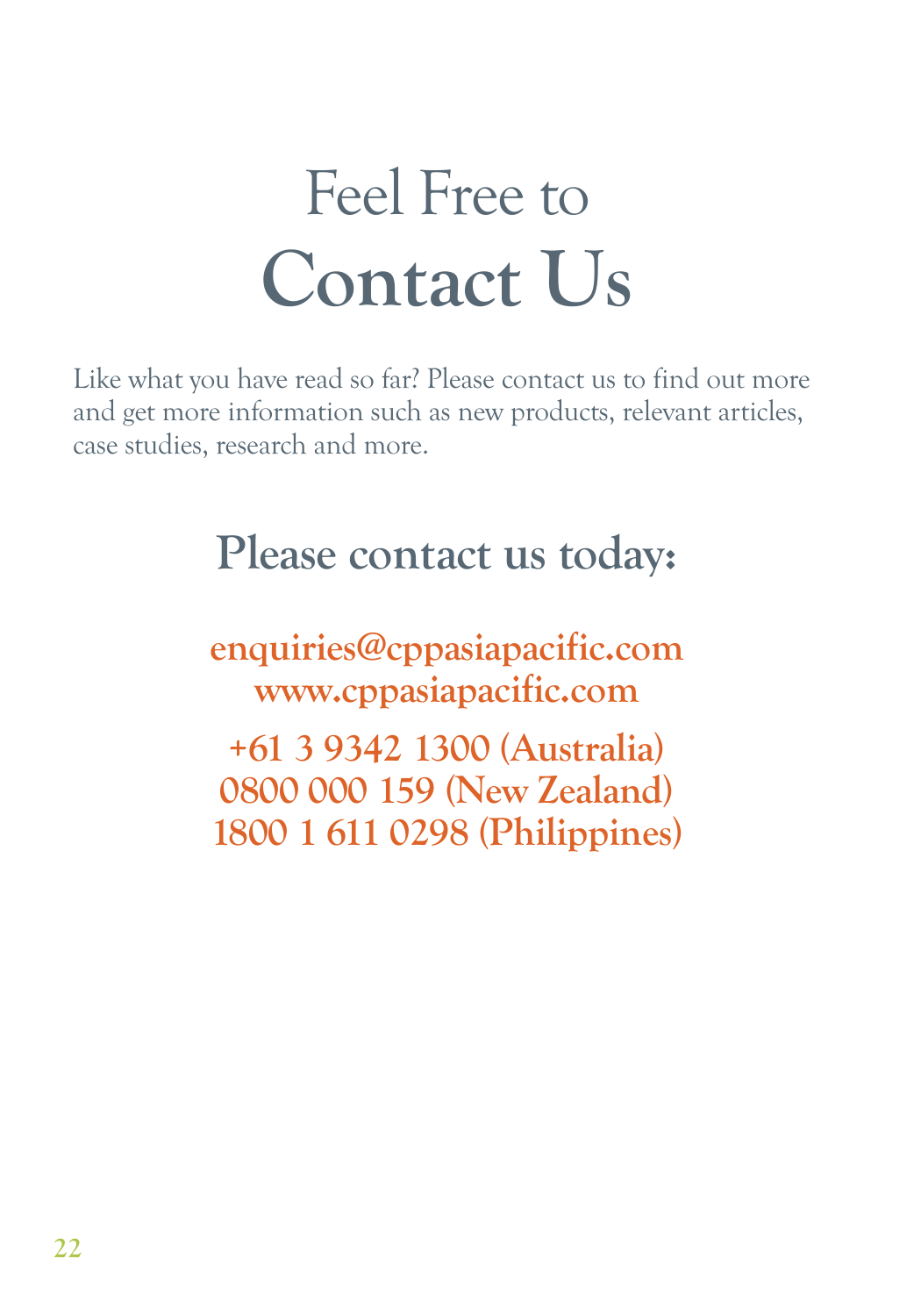# About CPP, Inc.

While we're best known for the *Myers-Briggs Type Indicator®* assessment, CPP is much more than just a company that sells products. We're also a group of people committed to improving the performance of individuals and organisations around the world.

We promise to help guide you through whatever organisational opportunities and challenges you face — from team building, leadership and coaching, change management and conflict management to career development, selection and retention.

Our story began nearly 60 years ago with the pairing of two psychology professors — one from Stanford and one from UC Berkeley — with a common goal: to use research-based psychological assessments to give people the insight and guidance they need to develop in both their personal and professional lives. Their partnership resulted in the creation of CPP, Inc., the company formerly known as Consulting Psychologists Press.

Today, CPP is a world leader in personality, career and organisational development assessments. We are grateful to our loyal customers for making this possible.

CPP Asia Pacific is a wholly owned subsidiary of CPP, Inc. Operating for over 20 years, it now has offices throughout the Asia Pacific region, including Australia, New Zealand, Philippines, Singapore, People's Republic of China, Hong Kong, Taiwan, India and Thailand.



+61 3 9342 1300 (Australia) | 0800 000 159 (New Zealand) | 1800 1 611 0298 (Philippines) www.cppasiapacific.com **23**